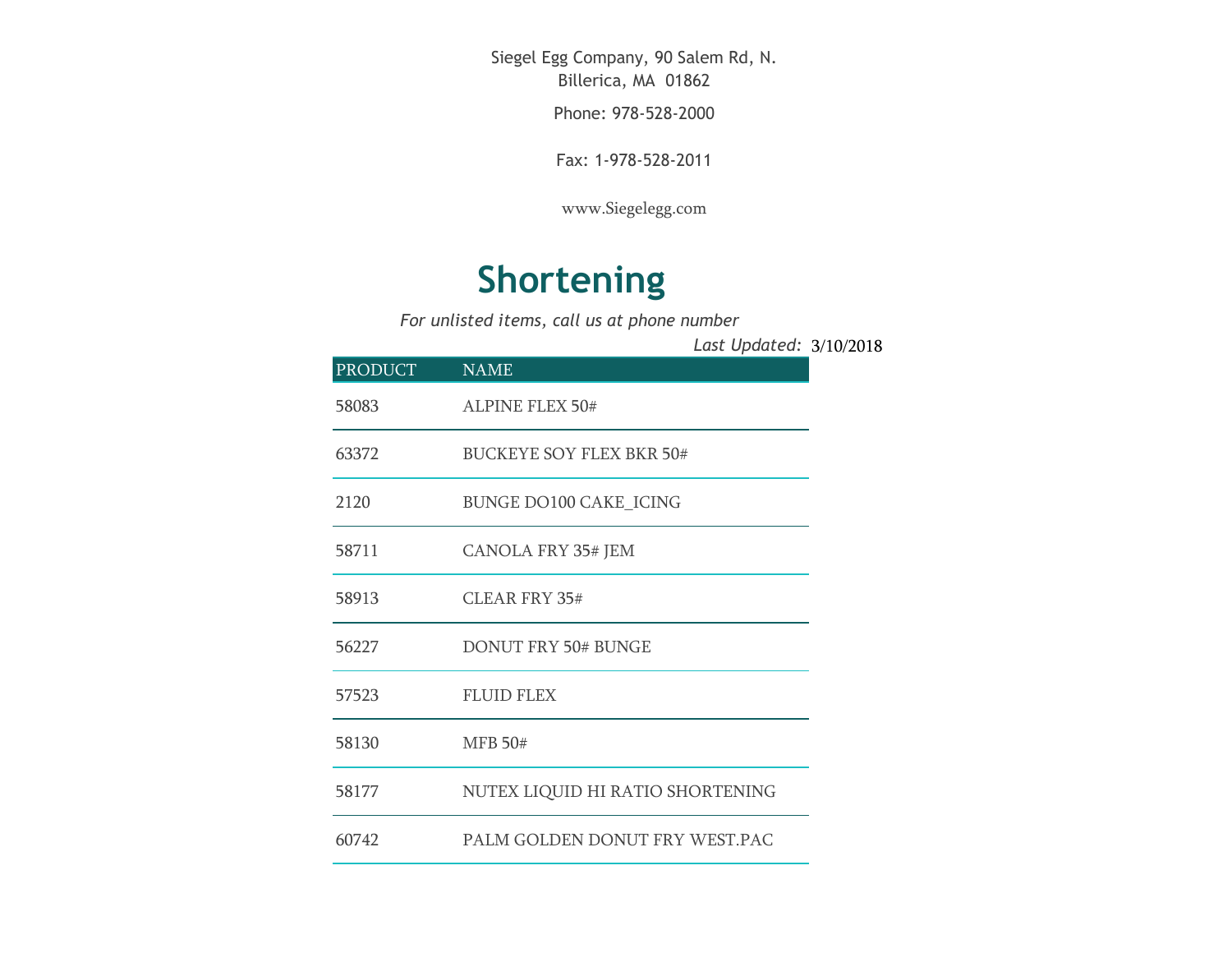| <b>PRODUCT</b> | <b>NAME</b>                                              |
|----------------|----------------------------------------------------------|
| 63440          | PRIMAX GOLDEN FLEX 50#                                   |
| 63460          | PRIMAX RED 50#                                           |
| 63427          | PRIMEX FLEX 50#                                          |
| 63403          | PRIMEX SHORTENING 50#                                    |
| 58149          | QUICKBLEND 50#                                           |
| 58514          | <b>SHORTENING 50# MR CHIPS</b>                           |
| 59630          | SHORTENING ALL PURPOSE A.P. WT.PAC<br><b>PALM GOLDEN</b> |
| 57651          | <b>SHORTENING BBS FLEX 50#</b>                           |
| 63307          | <b>SHORTENING BBS SOY FLEX 50#</b>                       |
| 58978          | SHORTENING HVO TRANS FREE ALL<br>PURPOSE #118            |
| 59577          | <b>SHORTENING HYMO 50#</b>                               |
| 58949          | SHORTENING TRANS FREE ALL PURPOSE<br>#2                  |
| 60022          | SHORTENING TRANS FREE HYMO(Z) 50#                        |
| 63429          | <b>SUPER FRY FLEX 50#</b>                                |
| 63373          | SUPER FRY SOY DONUT FL 50#                               |
| 61908          | <b>SUPER FRY Z 50#</b>                                   |
| 62598          | <b>SWEETEX FLEX 50#</b>                                  |